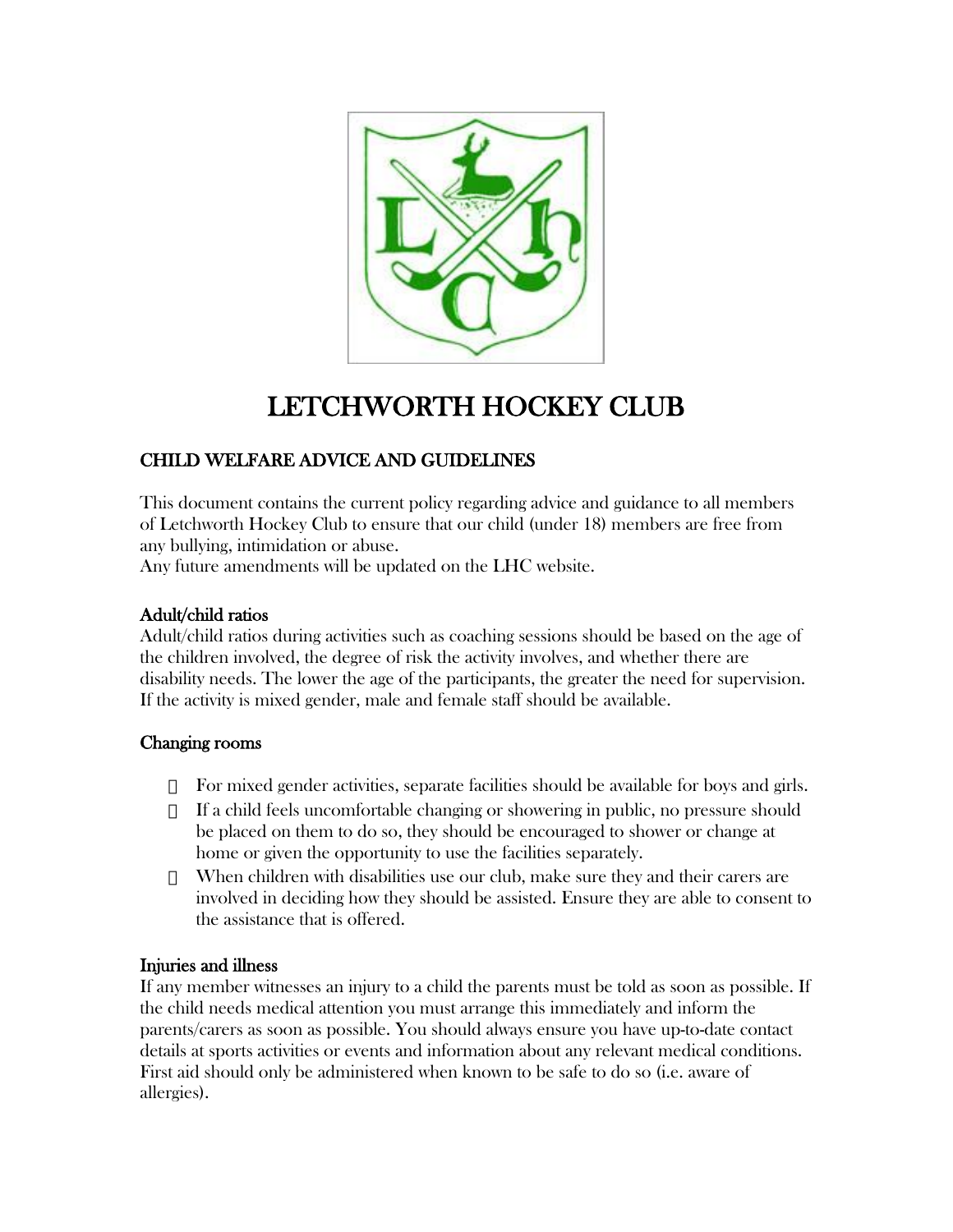#### Collection by parents/carers

Make sure you receive permission from parents/carers for children and young people to participate in any of the games, competitions, training or practice sessions you run. You should provide a timetable of activities at the beginning of the season. You should also notify parents/carers of any changes to this timetable in writing.

#### Late collection of children

Late collection of children by parents can present adult members with a potentially difficult situation. These are the guidelines for parents explaining our policy for dealing with late collection of children:

Letchworth Hockey Club will not be responsible for transporting children home on behalf of parents who have been delayed.

Parents/carers will be given a staff contact number and an instruction to phone if there is any likelihood of late collection.

Ensure parents provide an alternative contact name or number, for staff to use when they are not available on their usual number.

In cases of late collection adult members SHOULD:

Attempt to contact the child's parent or carer on their contact number.

Use the alternative contact name/number if necessary.

Wait with the child at the club, with other adult members or parents present if at all possible;

Remind parents/carers of the policy relating to late collection.

## SHOULD AVOID:

Taking the child home or to any other location;

Sending the child home with another person without permission from a parent or carer.

Asking the child to wait in a vehicle or sport facility with you alone.

#### **Discipline**

When discipline is used it will only be with the clear intention of teaching or reinforcing appropriate behaviour. It will not be used impulsively, to gain power, or to embarrass or humiliate a child/young person.

Discipline will only be used to:

Develop a sense of responsibility for behaviour; Develop respect for others and their property; Reinforce the rules or values of the sport; Reinforce positive behaviour or attitudes; Reinforce awareness of health and safety aspects of the activity.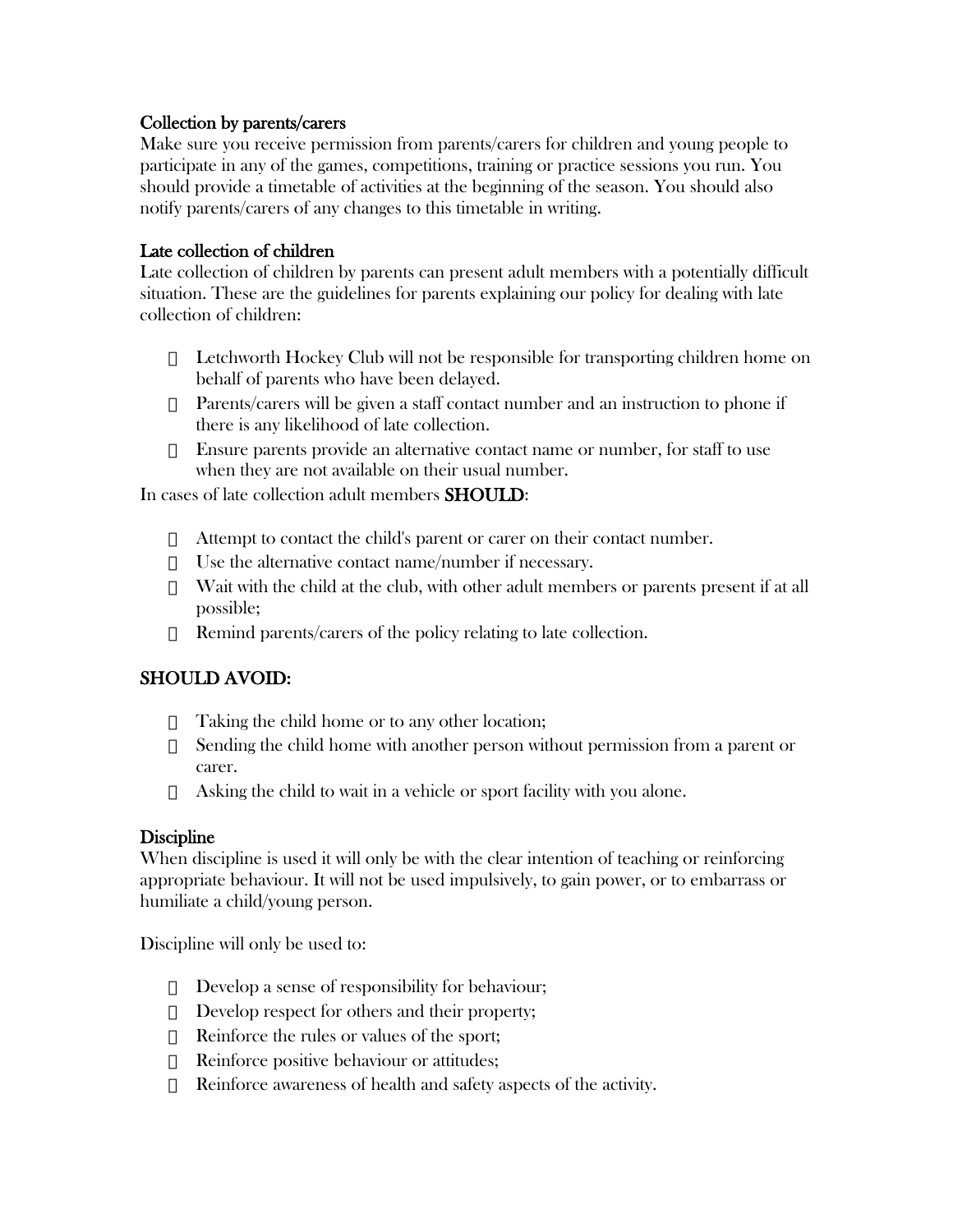#### Physical contact

Coaches and adult members may need to use physical contact to instruct, encourage, protect or comfort.

Physical contact during sport will always be intended to meet the child's needs, NOT the adults. Physical contact will only be used if the aim is to:

Develop sports skills or techniques; To treat an injury; To prevent an injury; To meet the requirements of the sport.

Always explain the reason for the physical contact to the child. Unless the situation is an emergency, ask the child for permission.

The contact will not involve touching genital areas, buttocks or breasts.

Physical contact will not take place in secret or out of sight of others.

All injuries will be fully recorded in the accident book.

#### Participants with disabilities

Any child or young person with a disability must receive information relating to our clubs policies and procedures taking in to account any communication difficulties. Specialist advice should be sought for any child or young person with specific needs. For example, when staff need to guide blind or partially sighted children, ask the child for advice or seek the advice of their parents or carers.

When transporting child with disabilities, the vehicles used should meet the needs of the children and be roadworthy. Appropriate and trained escorts should be in attendance in the vehicle.

When children with disabilities are lifted or manually supported, the individual child will be treated with dignity and respect. Advice must be sought in such cases and relevant trained persons should be used where ever possible.

#### Inappropriate behaviour:

Sexual activity between adults and children under the age of 16 is a criminal act and immediate action must be taken to report such behaviour to the appropriate authorities.

Any persons witnessing any inappropriate behaviour have a duty to address the matter by either informing a committee member or speaking to the individual(s) involved.